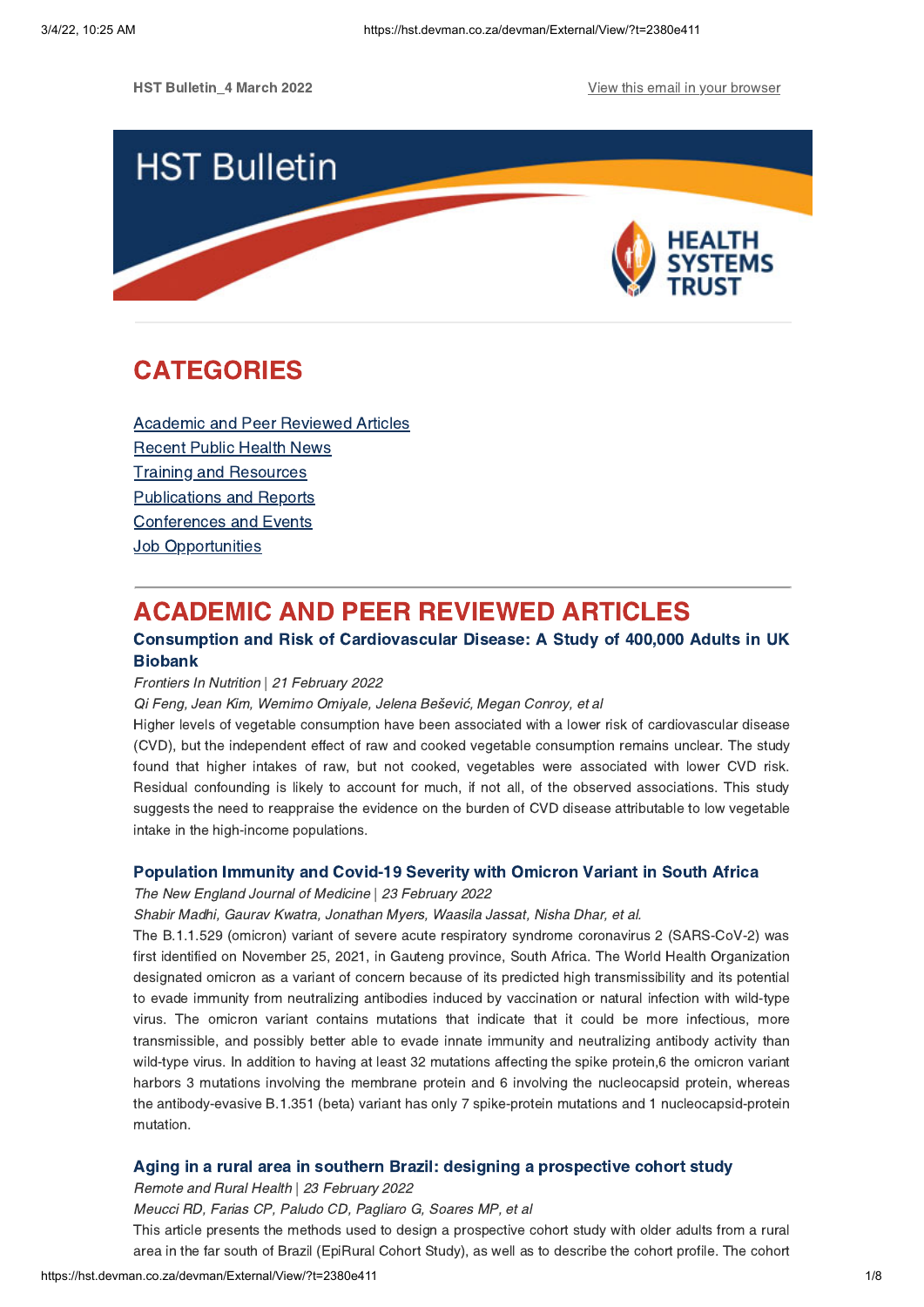### 3/4/22, 10:25 AM https://hst.devman.co.za/devman/External/View/?t=2380e411

study began in 2017 and evaluated older adults ( $\geq 60$  years) living in rural area. The first follow-up of the cohort was carried out between September 2018 and March 2019. Data collection at baseline and first follow-up was performed through an electronic questionnaire containing demographic, socioeconomic and health-related questions, such as alcohol and cigarette consumption, morbidities and self-perceived health status. With a reasonable follow-up rate, it was possible to transform a cross-sectional study into a prospective cohort study. However, new strategies will be needed to help locate participants more successfully and ensure a good response rate in future follow-ups.

## Ageing with HIV The Lancet | 24 February 2022

Advances in antiretroviral therapy mean more people are living – and ageing – with HIV. However, challenges exist, from the biological interplay of HIV and ageing, to the impacts of stigma, and delayed presentation for care on health-related quality of life for older people with HIV. This Series aims to explore these issues and how healthcare systems can adapt to the evolving needs of people ageing with HIV.

# Transmission of and Infection With COVID-19 Among Vaccinated and [Unvaccinated](https://hst.devman.co.za/devman/external/?t=c32b0301)

## JAMA Open Network | 25 February 2022

### Haley Wienkes, Kelley Vilen, Alexandra Lorentz

What are the characteristics of SARS-CoV-2 infection and transmission among vaccinated and unvaccinated attendees of a large indoor gathering? In this cohort study of 75 individuals, nearly half of attendees at an indoor wedding reception who were tested were infected with the Delta variant of SARS-CoV-2. Unvaccinated attendees had a higher risk of SARS-CoV-2 infection than vaccinated attendees, secondary transmission from vaccinated attendees to vaccinated and unvaccinated contacts was observed, and the index case was identified as an unvaccinated symptomatic child. These findings suggest that unvaccinated people are at increased risk of contracting SARS-CoV-2 compared with vaccinated people in large social gatherings.

## Navigating Clinical and Business Ethics While Sharing Patient Data JAMA Network | 25 February 2022

### Kelly Michelson, James Adams, Joshua Faber

The primary function of electronic health care data is to enable the provision of health care services to individuals. Sharing these data for public health and research purposes are important secondary uses. The regulatory safeguards applied to health care organizations for such uses are clear. As secondary use has expanded to corporations with business interests (separate from and sometimes in conflict with patients' interests), the adequacy of ethical and regulatory frameworks for the secondary use of data by corporations becomes less certain.

# [Disparities](https://hst.devman.co.za/devman/external/?t=cb3e2c43) in breast cancer survival between women with and without HIV across sub-Saharan Africa (ABC-DO): a prospective, cohort study

## sub-Saharan Africa (ABC-DO), a prospective, cohort study<br>The Lancet HIV | 1 March 2022

Steady Chasimpha, Valerie McCormack, Herbert Cubasch, Maureen Joffe, Annelle Zietsman, et al Studies have shown increased mortality among women living with HIV diagnosed with breast cancer compared with HIV-negative women with breast cancer. We aimed to examine how this HIV differential varies by patient or breast tumour characteristics.

## Daily steps and all-cause mortality: a meta-analysis of 15 international cohorts The Lancet Public Health | 1 March 2022

Amanda Paluch, Shivangi Bajpai, Prof David Bassett, Prof Mercedes Carnethon, Prof Ulf Ekelund, et al Although 10 000 steps per day is widely promoted to have health benefits, there is little evidence to support this recommendation. We aimed to determine the association between number of steps per day and stepping rate with all-cause mortality. The study found that taking more steps per day was associated with a progressively lower risk of all-cause mortality, up to a level that varied by age. The findings from this meta-analysis can be used to inform step guidelines for public health promotion of physical activity.

Effects of delayed versus [immediate](https://hst.devman.co.za/devman/external/?t=fc55768d) umbilical cord clamping in reducing death or major disability at 2 years corrected age among very preterm infants (APTS): a major disability at 2 years corrected age among very preterm infants (APTS): a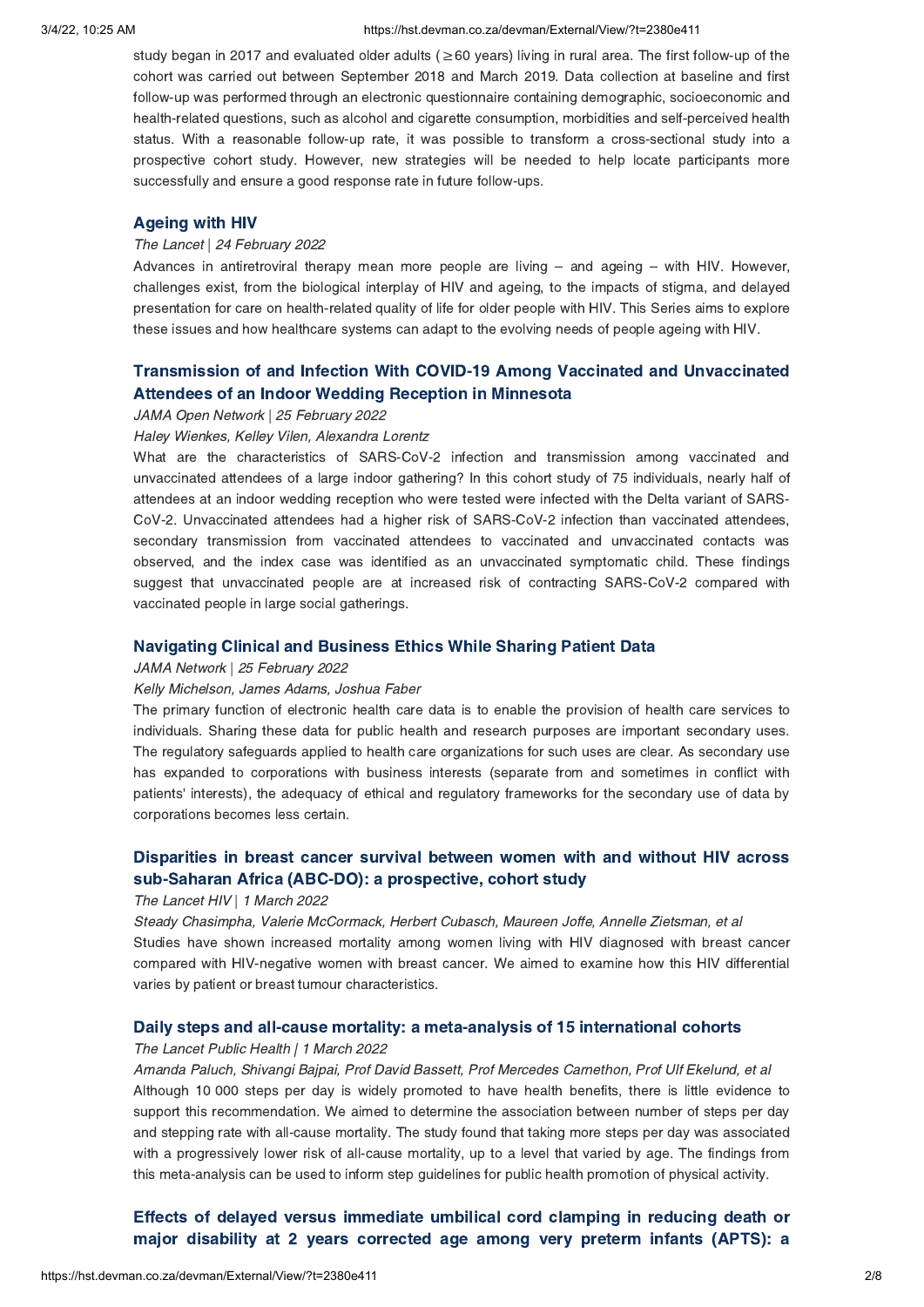multicentre, randomised clinical trial The Lancet Child & Adolescent Health | 1 March 2022

Kristy Robledo, Prof William Tarnow-Mordi, Ingrid Rieger, Preeti Suresh, Andrew Martin, et al

Very preterm infants are at increased risk of adverse outcomes in early childhood. We assessed whether delayed clamping of the umbilical cord reduces mortality or major disability at 2 years in the APTS Childhood Follow Up Study.

# Prevalence of [hypoxaemia](https://hst.devman.co.za/devman/external/?t=b99ec6eb) in children with pneumonia in low-income and middle-<br>income countries: a systematic review and meta-analysis

income countries: a systematic review and meta-analysis The Lancet Global Health | 1 March 2022

Ahmed Ehsanur Rahman, Aniqa Tasnim Hossain, Harish Nair, Mohammod Jobayer Chisti, David Dockrell, et al

Pneumonia accounts for around 15% of all deaths of children younger than 5 years globally. Most happen in resource-constrained settings and are potentially preventable. Hypoxaemia is one of the strongest predictors of these deaths. We present an updated estimate of hypoxaemia prevalence among children with pneumonia in low-income and middle-income countries.

# The role of small airway dysfunction in asthma control and [exacerbations:](https://hst.devman.co.za/devman/external/?t=a70114a) a longitudinal, observational analysis using data from the ATLANTIS study

## elongitudinal analysis using data from the ATLANTIS study of the ATLANTIS study of the ATLANTIS study of the ATLANTIS study of the ATLANTIS study of the ATLANTIS study of the ATLANTIS study of the ATLANTIS study of the ATL

Prof Monica Kraft, Matthew Richardson, Brian Hallmark, Dean Billheimer, Maarten Van den Berge, et al Although small airway disease is a feature of asthma, its association with relevant asthma outcomes remains unclear. The ATLANTIS study was designed to identify the combination of physiological and imaging variables that best measure the presence and extent of small airway disease in asthma, both cross-sectionally and longitudinally. In this longitudinal analysis, we evaluated which small airway parameters studied were most strongly associated with asthma control, exacerbations, and quality of life.

# The risk of mental illness in people living with HIV in the UK: a [propensity](https://hst.devman.co.za/devman/external/?t=4b042e2d) score-

## The Lancet HIV | 3 February 2022

Tiffany Gooden, Mike Gardner, Jingya Wang, Joht Chandan, Abi Beane, et al

Prevalence of mental illness is higher in people living with HIV than in the general population, but the incidence of composite mental illness and its components is unclear. We aimed to identify the risk of incident mental illness along with individual conditions of depression, anxiety, and severe mental illness in people living with HIV in the UK.

(Return to Top)

## <span id="page-2-0"></span>**RECENT PUBLIC HEALTH NEWS**

### Like COVID. TB is a pandemic and must be treated as an emergency

Like COVID, TB is a pandemic and must be treated as an emergency The Conversation | 27 February 2022

In 1993, the World Health Organisation (WHO) declared tuberculosis (TB) a global public health emergency. It urged nations to coordinate efforts to avert millions of deaths. In January 2020, the WHO declared COVID-19, another airborne infectious disease, a public health emergency of international concern. The similarity between the global responses to these two pandemics ends there. The scientific, public health, medical, and pharmaceutical communities' responses to COVID-19 in the past two years has been spectacular.

## Expanding Global Research Capabilities to Prepare for Future Pandemics Health Policy Watch | 27 February 2022

From increasing disease surveillance and developing a pan-coronavirus vaccine to 'eco-health' and public trust, participants in the COVID-19 Global Research and Innovation Forum considered ways to globally prepare for future pandemics and end the current one. The third such forum, hosted by the World Health Organization, brought together over 100 research scientists, experts, policy makers, and donors worldwide to discuss and strategize about the future of COVID-19 research 24-25 February. Along with the more technical aspects of disease tracking, diagnostics and new vaccines, speakers emphasized the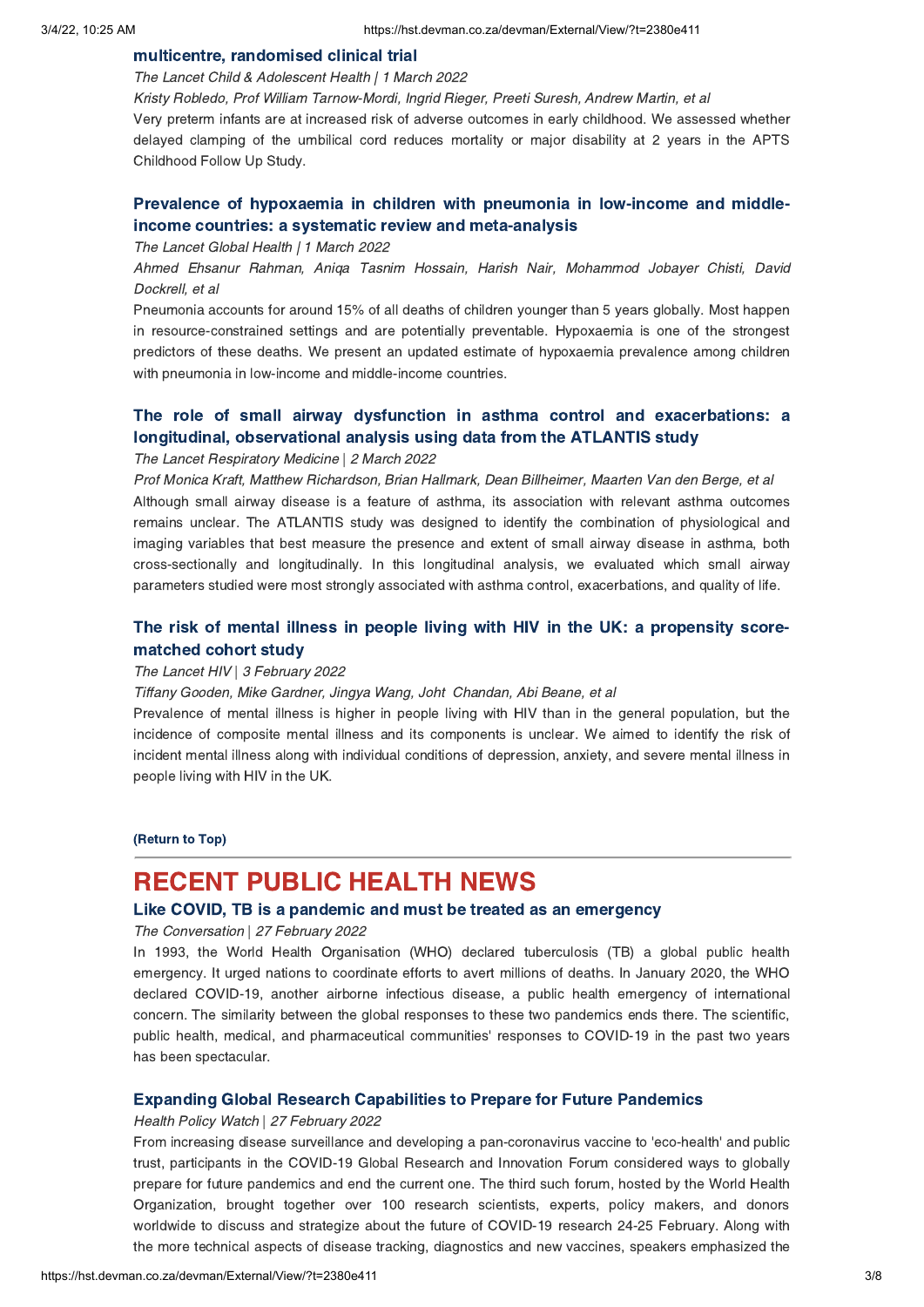need for research to go beyond the narrow confines of laboratories and clinical trials so as to strengthen health systems to use the science well – and build public confidence in its value.

# South Africans have a right to see the country's vaccine [contracts](https://hst.devman.co.za/devman/external/?t=2ae582c6) and to know what

## they contain Daily Maverick | 27 February 2022

Covid-19 vaccines mitigate the consequences of Covid-19 by preventing death and controlling the spread of the virus. Vaccines are essential in the global response to the pandemic and by February 2022, more than 10 billion vaccine doses had been administered worldwide. So far, at least 30.5 million vaccines have been administered in South Africa. The Health Justice Initiative (HJI) has been tracking vaccine supplies for a year. Our analysis for 2021-January 2022 indicates that South Africa had received at least 56 million vaccine doses in the past year, by directly buying from pharmaceutical companies, or through the Covax facility, or by receiving donations.

## Discriminatory and punitive laws alarmingly common UNAIDS | 28 February 2022

Criminalization of same-sex sexual relations, sex work, drug possession and use, and HIV exposure, nondisclosure and transmission have been shown to block HIV service access and increase HIV risk. Countries that criminalize key populations saw less progress towards HIV testing and treatment targets over the past five years—with significantly lower percentages of people living with HIV knowing their HIV status and achieving viral suppression than in countries that avoided criminalization. Even greater gains were achieved in countries where laws have advanced human rights protections, particularly those that protected rights to non-discrimination and responded to gender-based violence. Despite this compelling evidence, discriminatory and punitive laws remain alarmingly common.

## The Conversation | 1 March 2022

A recently published South African study set out to determine sero-positivity against SARS-CoV-2 before the fourth wave of COVID-19, in which the omicron variant was dominant. Sero-positivity measures the presence of antibodies against the virus; it indicates past infection. The study focused on Gauteng, the country's economic hub. Ozayr Patel asked Shabir Madhi to unpack the results and explain why the findings suggest that South Africa has reached a turning point in the pandemic.

## Support for diabetes sensor technology gathers momentum Health-E News | 1 March 2022

In a bid to do away with outdated, painful finger sticks, the South African Diabetes Advocacy wants sensor technology made available for all those living with Type 1 diabetes. The non-profit organisation (NPO) lodged an appeal with the Council for Medical Schemes (CMS) to include new non-invasive flash glucose sensor monitors as a Prescribed Minimum Benefit (PMB). Bridget McNulty, SA Diabetes Advocacy Chairperson, confirmed their campaign has plenty of backing.

# CDC data suggest Pfizer vaccine [protection](https://hst.devman.co.za/devman/external/?t=640ff652) holds up in kids 5-11, raising questions

## Stat News | 1 March 2022

Does the Pfizer-BioNTech Covid-19 vaccine provide less protection to children aged 5 to 11 than to adolescents 12 to 17? A study from New York state released Monday suggests that's the case. But new data from 10 states released Tuesday tell a different story. The data, published by the Centers for Disease Control and Prevention, suggest that two doses of the Pfizer vaccine aren't very protective against infection for either age group in the face of the Omicron variant, but that protection against severe illness appears to be holding up equally in both sets of children.

## Spotlight | 1 March 2022

Rolling out a new HIV prevention injection should be a priority in South Africa, says Thandi Maluka, Executive Director of HIV activist group Positive Women's Network (PWN). She says an HIV prevention injection, administered every two months, is going to make life easier for many people, especially young people. This is because the injection can be taken more discreetly than prevention pills. "This one time per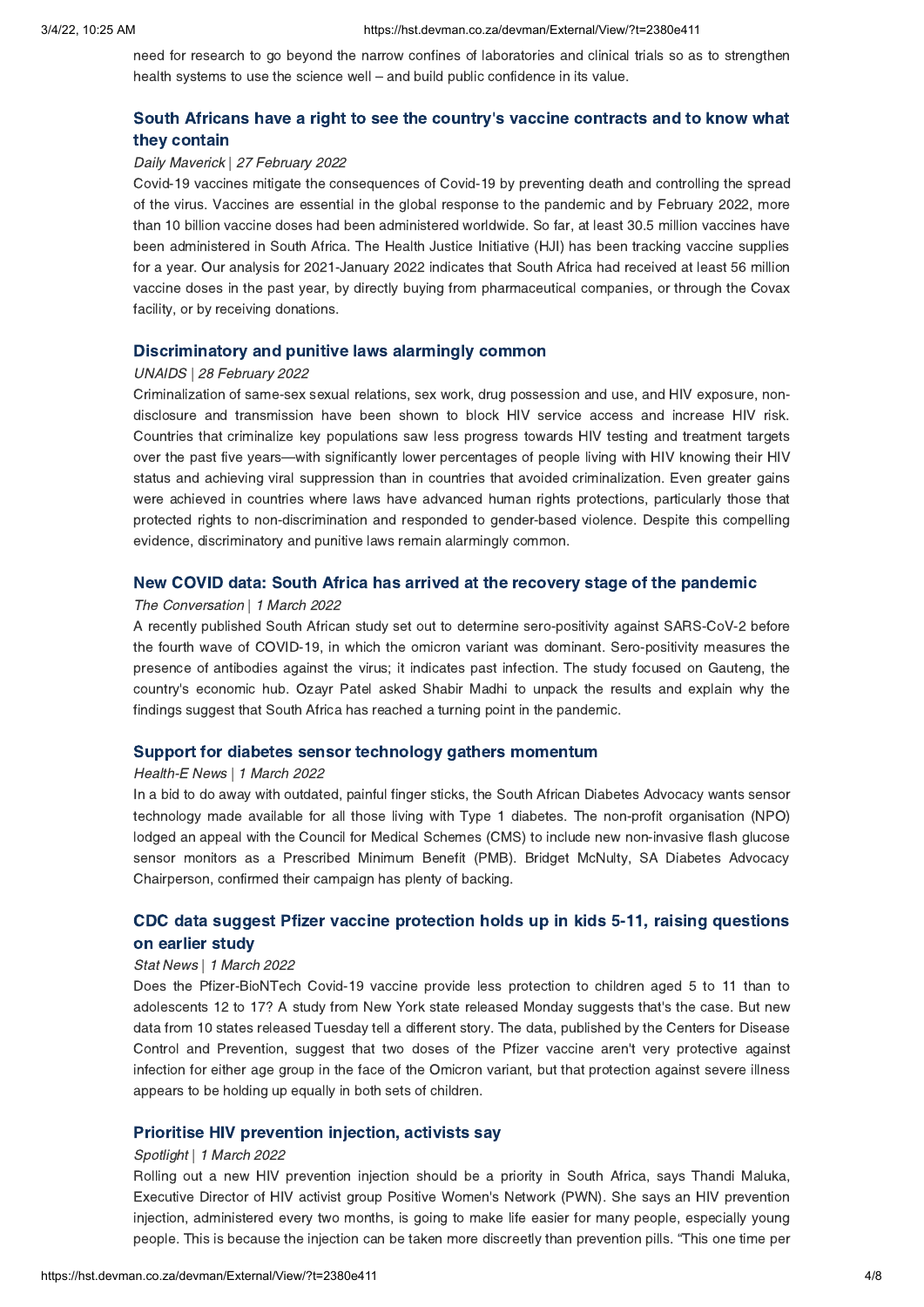two months injection will give the young people their dignity and privacy because no one will know you are on PrEP unless you tell them," she says. (PrEP stands for pre-exposure prophylaxis and refers to antiretrovirals taken to prevent HIV infection.) The only form of PrEP currently available in the public healthcare system in South Africa is a daily pill containing the antiretroviral (ARV) drugs tenofovir and emtricitabine. The pill is, however, not available at all healthcare facilities and so far uptake has been poor.

### "An HIV diagnosis should not be a guilty verdict[—](https://hst.devman.co.za/devman/external/?t=6955070f)it['](https://hst.devman.co.za/devman/external/?t=6955070f)s just a diagnosis"

### Spotlight | 1 March 2022

Nargis was born in Dushanbe, Tajikistan, into a large family. Life was not easy, and she was sent to a boarding school for low-income families. Her favourite subject at school was physical education, excelling at basketball and swimming. She hoped that after graduating from school in 1991 with a diploma in physical education she would continue her studies at a technical school. However, because of unrest in the country, she couldn't carry on with her schooling. "I cried for six months, I really wanted to continue my studies, but instead of going to a technical school, my parents married me off. I was not yet 16 years old then," said Nargis. When she was 17 years old, she gave birth to a son; five years later, while pregnant with her second child, she learned that her husband was involved in drug trafficking, and he was sent to prison.

# "My life's mission is to end stigma and [discrimination,](https://hst.devman.co.za/devman/external/?t=a9e923f2) and that starts with  $U = U$ ": a story of HIV activism in Thailand

## United Nations | 1 March 2022

Like any other regular day in Bangkok, Thailand, Pete went to work and was living a pretty normal life. He had a business that imported and exported fresh vegetables from neighbouring countries in South-East Asia, a family business that he shared with his sister. He was happy and in a serious long-term relationship with his boyfriend, and everything seemed perfect. That day, he and his partner went to get tested for HIV, and that's when his life suddenly began to change. "I found out about my HIV status in 2016 and soon after left my business because I didn't know if I was going to live much longer. Without guidance and mental health support, I had many misconceptions about HIV, and I started to suffer from depression," he said.

## Programme provides HIV prevention pills in schools Spotlight | 2 March 2022

One of the biggest developments in HIV in the last decade or so was the discovery that certain antiretrovirals are highly effective at preventing HIV infection. Yet, the provision and uptake of such HIV pre-exposure prophylaxis (PrEP) have been slow, particularly in South Africa, where HIV infection rates in young women and girls remain stubbornly high. But there are signs that the tide may be turning, both here and internationally. "It's really encouraging to see quite rapid increase in PrEP initiations over the past five years," Dr Rachel Baggaley, of the World Health Organization (WHO), told attendees at the recent Conference on Retroviruses and Opportunistic Infections (CROI).

### Herbal medicine practitioner fined \$2,664 for making ['](https://hst.devman.co.za/devman/external/?t=38f92e2c)miracle['](https://hst.devman.co.za/devman/external/?t=38f92e2c) claims

### Therapeutic Goods Administration Australia | 2 March 2022

The Therapeutic Goods Administration (TGA) has issued an infringement notice of \$2,664 to a NSW based herbal medicine practitioner for an alleged breach of the Advertising Code. It is alleged that the individual advertised, on their social media, the use and supply of herbal and complementary medicine products implying that those products could be used to treat and prevent coronavirus and COVID-19 infection. The advertising allegedly claimed the products were "a miracle covid treatment that no-one is speaking about". The goods themselves were advertised to "…address COVID infection by reducing viral load, …combats cytokine storms and lowers risk of lung damage".

## Orthopaedic capacity boost for Free State hospitals Health-E News | 2 March 2022

The Free State Health Department hopes boosting orthopaedic capacity at district hospitals will help eradicate long waiting times for patients. At the moment, the Pelonomi Regional Hospital in Bloemfontein, is under severe strain due to the number of referrals. Department spokesperson, Mondli Mvambi, said an assessment of complaints of patients awaiting surgery found that delays are often caused by emergency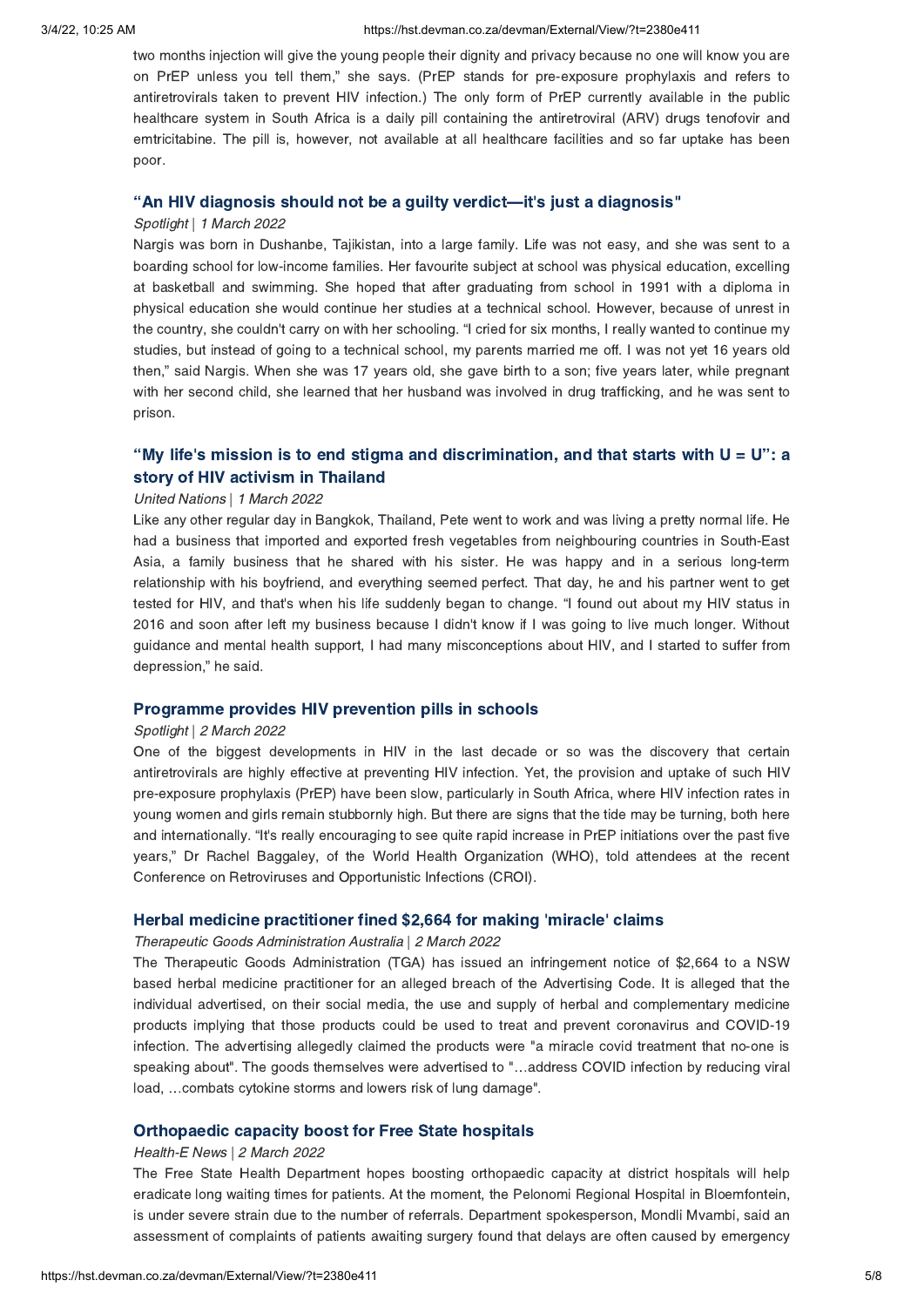trauma cases that supersede scheduled procedures. "These cancellations frustrate patients who are awaiting surgeries, or those who have been prepared overnight. Some skip food for days while waiting for a new slot," he said.

## Prioritise HIV prevention injection, activists say Health24 | 2 March 2022

Rolling out a new HIV prevention injection should be a priority in South Africa, says Thandi Maluka, Executive Director of HIV activist group Positive Women's Network (PWN). She says an HIV prevention injection, administered every two months, is going to make life easier for many people, especially young people. This is because the injection can be taken more discreetly than prevention pills. "This one time per two months injection will give the young people their dignity and privacy because no one will know you are on PrEP unless you tell them," she says. (PrEP stands for pre-exposure prophylaxis and refers to antiretrovirals taken to prevent HIV infection.) The only form of PrEP currently available in the public healthcare system in South Africa is a daily pill containing the antiretroviral (ARV) drugs tenofovir and emtricitabine. The pill is, however, not available at all healthcare facilities and so far uptake has been poor.

### Red Cross Children['](https://hst.devman.co.za/devman/external/?t=91dda1cd)s Hospital continues trailblazing journey

### Health-E News | 2 March 2022

Three years of fundraising has finally paid off for the Red Cross War Memorial Children's Hospital which now boasts a newly-upgraded emergency centre. The Children's Hospital Trust's fundraising team raised a total of R122 million and the Western Cape government contributed another R1 164 193. The rest was funded by various donors. Annually, the hospital cares for over 250 000 patients and its latest addition is the only paediatric emergency centre that operates 24/7 in Southern Africa.

## Magic melanin: Everything that makes Black skin unique Bhekisisa | 3 March 2022

One of the most popular questions I get asked is, 'Is skin not just skin? Bar colour, is it that different?' Really?

Yes, really.

There are similarities, but Black skin is physiologically different to white skin in a few ways. There are also cultural differences in the way we treat the skin.

### (Return to Top)

## <span id="page-5-0"></span>**TRAINING AND RESOURCES**

### **Subscribe to the Health Systems Trust Bulletin**

Subscribe to the Health Systems Trust Bulletin The Health Systems Trust (HST) produces a weekly bulletin on Fridays focusing on key public health news, peer-reviewed journal articles and other important primary healthcare resources.

Subscribe to the Health Systems Trust 60percent HST produces a weekly online publication, 60percent, which keeps subscribers abreast with the latest news and developments pertaining to HIV-related maternal, adolescent, child and youth health. The name 60percent signifies that southern Africa is responding to a feminised HIV/AIDS epidemic, with at least 60% of those living with HIV being women.

Subscribe to 60percent by simply visiting HST's website (https://www.hst.org.za), scroll to the bottom of the page, hit the SUBSCRIBE button, and follow the prompts. Let's keep you posted!

The Health Systems Training Institute (HSTi) is the training arm of the Health Systems Trust (HST), a leading force in the South African public health sector. HST was established in 1992, on the brink of democracy in South Africa, and has since played a significant role in strengthening the national primary health system through health research, informatics, clinical support, capacity-building and training.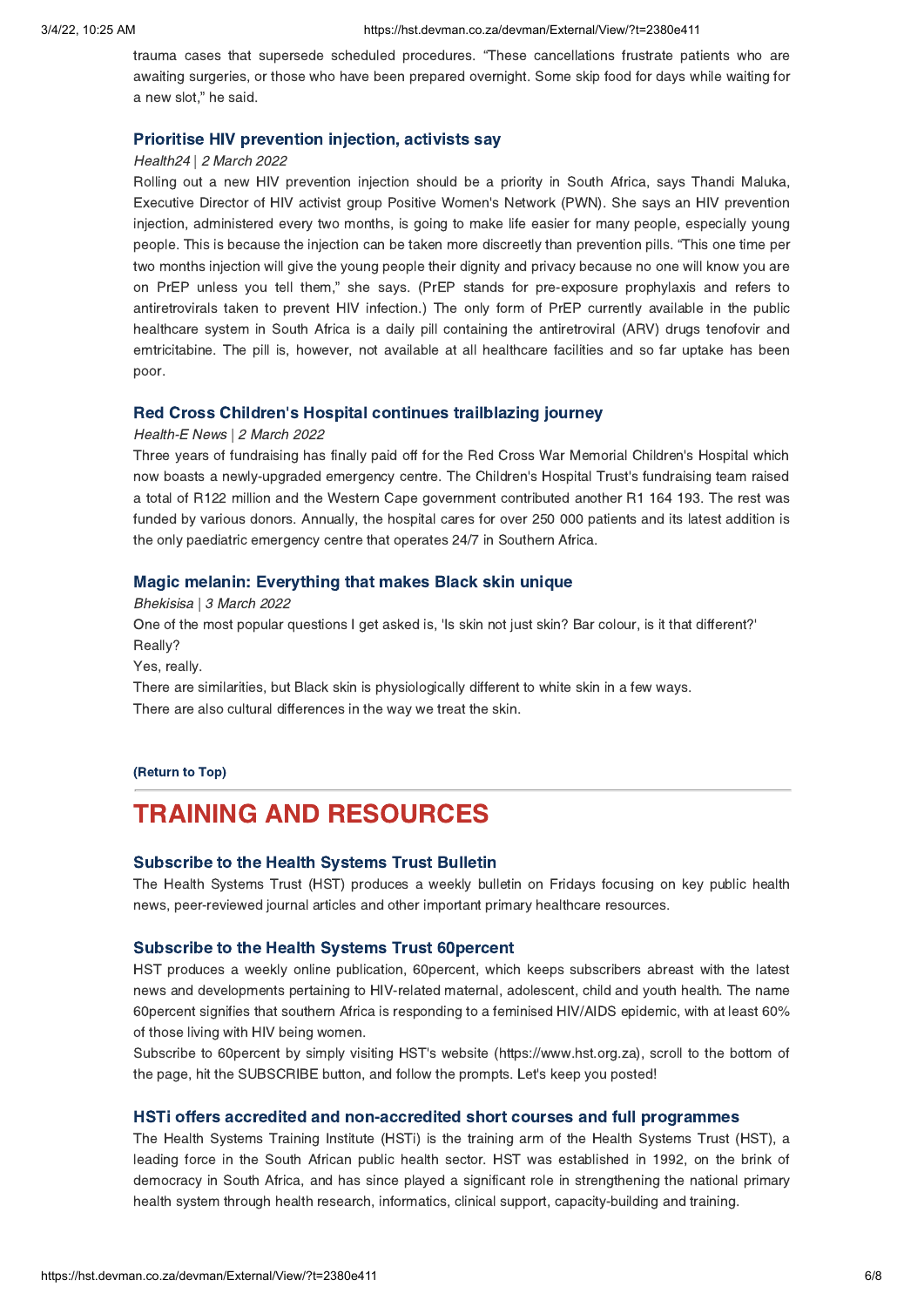(Return to Top)

## **PUBLICATIONS AND REPORTS**

# Publication of the publications and the publications and the publications are publicated and the publications of the publications of the publications of the publications of the publications of the publications of the publi Remove laws that harm, create laws that empower — Zero [Discrimination](https://hst.devman.co.za/devman/external/?t=5cfc72ac) Day 1<br>March 2022

March 2022 On Zero Discrimination Day this year, UNAIDS is highlighting the urgent need to take action against discriminatory laws. In many countries, laws result in people being treated differently, excluded from essential services or being subject to undue restrictions on how they live their lives, simply because of who they are, what they do or who they love. Such laws are discriminatory—they deny human rights and fundamental freedoms.

# Access the Joint United Nations Programme on AIDS Publications Library

 $\frac{R}{\sqrt{R}}$ 

# <span id="page-6-0"></span>**CONFERENCES AND EVENTS**

### Medication Safety Webinar series: Engaging Patients and Families for Medication Safety Webinar series: Engaging Patients and Families for Medication Patients and Families for Medication  $\mathcal{S}$

Date: Tuesday, 8 March 2022

Time: 13:00 – 14:30 CET

Unsafe medication practices and medication errors are a leading cause of injury and avoidable harm in health care systems across the world. WHO Patient Safety Flagship has initiated a series of monthly webinars on the topic of "WHO Global Patient Safety Challenge: Medication Without Harm",. The main objective of the webinar series is support implementation of this WHO Global Patient Safety Challenge: Medication Without Harm at the country level. Considering the huge burden of medication-related harm, Medication Safety has also been selected as the theme for World Patient Safety Day 2022.

## Sixty-sixty-sixty-session of the Commission on the Status of Women (CSW 66)<br>Date: 14 – 25 March 2022 | Virtual

The Commission on the Status of Women (CSW) is the principal global intergovernmental body exclusively dedicated to the promotion of gender equality and the empowerment of women. It is instrumental in promoting women's rights, documenting the reality of women's lives throughout the world, and shaping global standards on gender equality and the empowerment of women.

### Invitation to webinar: Nurse Case Conference - Truckin['](https://hst.devman.co.za/devman/external/?t=7d71e428) Along with MDR-TB

Date: 16 March 2022 Time: 01:00 PM in Eastern Time (US and Canada)

# Launch – One Health: approach for action against [neglected](https://hst.devman.co.za/devman/external/?t=be06010b) tropical diseases 2021–

2030 One Health is described as an integrated, unifying approach that aims to sustainably balance and optimize the health of people, animals and ecosystems. It recognizes the health of humans, domestic and wild animals, plants, and the wider environment (including ecosystems) are closely linked and interdependent. The approach mobilizes multiple sectors, disciplines and communities at varying levels of society to work together to foster well-being and tackle threats to health and ecosystems, while addressing the collective need for clean water, energy and air, safe and nutritious food, taking action on climate change, and contributing to sustainable development. One Health approaches are key to sustainably prevent neglected tropical diseases (NTDs). This webinar will formally launch One Health: approach for action against neglected tropical diseases 2021-2030. This companion document to the NTD road map 2021-2030 aims to support stakeholders and countries, international organization and non-State actors to achieve the 2030 targets through transdisciplinary and cross-cutting approaches.